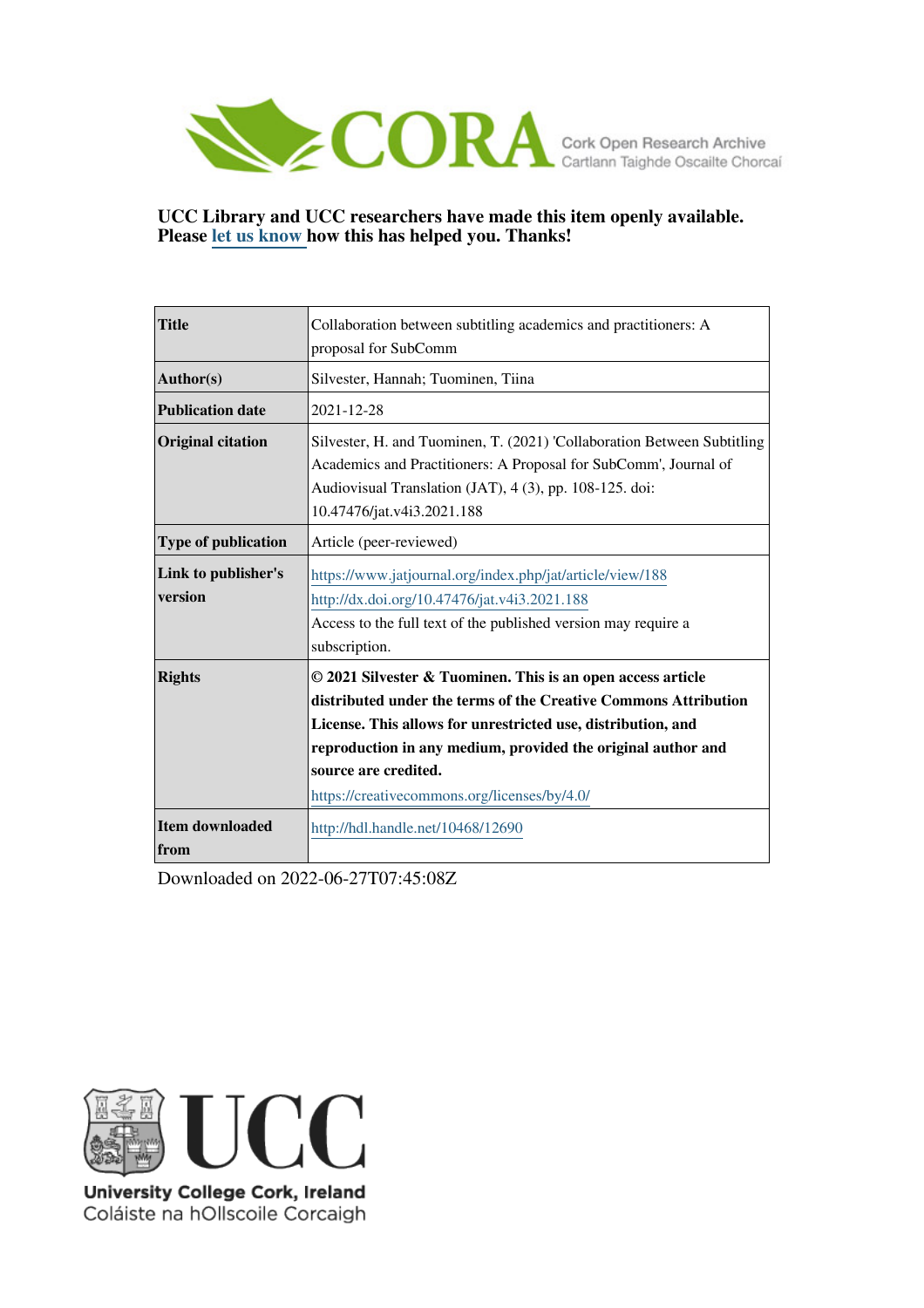

# **Collaboration Between Subtitling Academics and Practitioners: A Proposal for SubComm**

**Hannah Silvester<sup>⊠</sup>** University College Cork, Ireland

**<u><sup>■</sup>Tiina Tuominen<sup>⊠</sup>**</u> University of Turku, Finland

#### **Abstract**

This article proposes the application of public translation studies put forward by Koskinen (2010) to the field of audiovisual translation (AVT). We argue that AVT scholars and practitioners would benefit from the implementation of a long-term, reciprocal collaboration. This would involve the formation of a community of academics and subtitlers, creating a space for regular dialogic communication that would be mutually beneficial. The article first explores the concept of public translation studies, examining how and why this framework might be useful in AVT. We then present the findings of a scoping questionnaire, in which subtitlers working in the UK and Ireland were surveyed about their interest in collaborating with academics. Respondents indicated an interest in opportunities for professional development, communitybuilding and collaboration. In addition, based on the results we highlight a number of areas around which these activities could be centred, including, for example, opportunities for subtitlers to enhance their practical skill set, to improve their career opportunities and the collective standing of the profession, to discuss translation dilemmas and to inform academia. We end by proposing some concrete next steps for the development of a subtitling community, and the possible role of academics and subtitlers within such an initiative.

**\_\_\_\_\_\_\_\_\_\_\_\_\_\_\_\_\_\_\_\_\_\_\_\_\_\_\_\_\_\_\_\_\_\_\_\_\_\_\_\_\_\_\_\_\_\_\_\_\_\_\_\_\_\_\_\_\_**

**Key words**: subtitling, public translation studies, survey, working conditions, networking, professional development, collaboration

Citation: Silvester, H. & Tuominen, T. (2021). Collaboration Between Subtitling Academics and Practitioners: A Proposal for SubComm. *Journal of Audiovisual Translation, 4*(3), 108–125. [https://doi.org/10.47476/jat.v4i3.2021.](https://doi.org/%2010.47476/jat.v4i3.2021.188) [188](https://doi.org/%2010.47476/jat.v4i3.2021.188)

**Editor(s):** J. Pedersen

**Received:** March 15, 2021

**Accepted:** July 26, 2021

**Published:** December 28, 2021

**Copyright:** ©2021 Silvester & Tuominen. This is an open access article distributed under the terms of the [Creative](https://creativecommons.org/licenses/by/4.0/)  [Commons Attribution License.](https://creativecommons.org/licenses/by/4.0/) This allows for unrestricted use, distribution, and reproduction in any medium, provided the original author and source are credited.

 $^{\boxtimes}$  hannah.silvester@ucc.ie, https://orcid.org/0000-0002-1640-2165

<sup>&</sup>lt;sup>⊠</sup> tiina.k.tuominen@gmail.com,<https://orcid.org/0000-0002-0665-6970>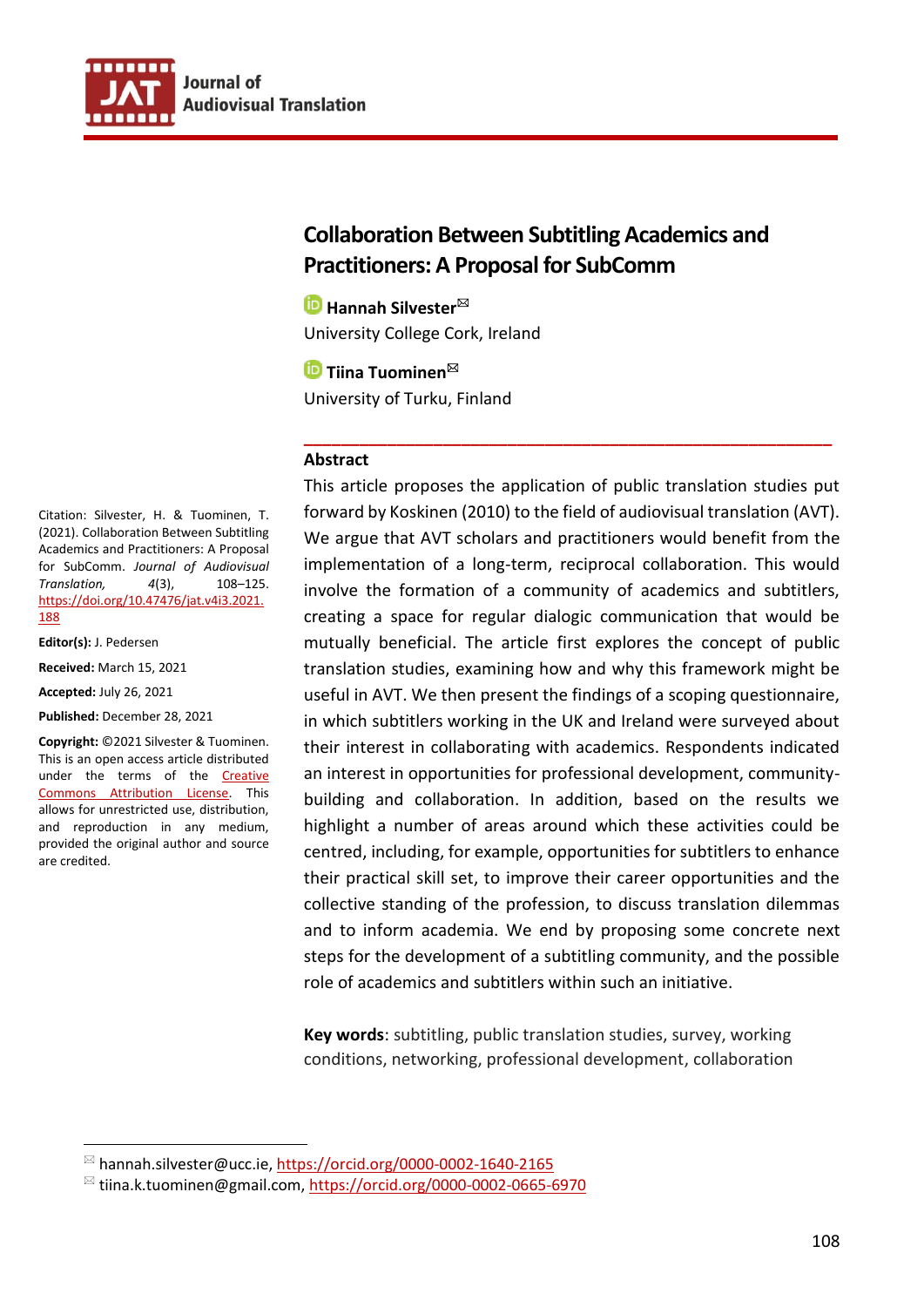# **1. Introduction**

In many countries, the audiovisual translation field tends to be fragmented, heterogeneous and lacking in unifying community (see, e.g., Kuo, 2015; Jankowska, 2012; Abdallah, 2011). This fragmentation can lead to reduced opportunities for professional development, to a weak negotiating position when determining working conditions, and to low status for the profession at large. It also presents a challenge for academia: in subtitler training, it is difficult to prepare students for all the uncertainties they may face, and in research, difficulty in building contacts with practitioners and limited flows of information can hinder impactful research projects. Practitioners and their organisations frequently call for more unity and collaboration to increase their professional standing (see, e.g., AVTEurope, 2021; Subtle, 2007a). Indeed, many organisations and virtual platforms currently exist to facilitate collaboration both locally and across national borders. However, the challenges of fragmentation and deteriorating working conditions persist, and it is worth considering whether new academic initiatives could provide additional positive impact to lift the profile of audiovisual translation professions. Is there a role for academics in supporting practitioners in their efforts? How could academics and practitioners work together productively and in a way that would benefit all involved?

This article reflects on how collaboration between academics and practitioners could be advanced in the field of subtitling. While research is often based on data from practice and there have been numerous efforts to share research findings with practitioners, academics could do more to generate systematic and mutually beneficial dialogue and collaboration. In this article, we propose some ways to do that, and we discuss what that kind of activity would mean for both practitioners and academics. The proposals are founded on the concept of public translation studies, coined by Kaisa Koskinen (2010, 2012), which suggests a public, even activist role for academics. We intend to explore the relevance of such a concept in audiovisual translation, and in subtitling in particular.

To lay the groundwork for a collaborative initiative, we have conducted a scoping survey with subtitlers based in the UK and Ireland. The purpose of the survey was to investigate their interest in collaboration, professional development, and networking. We will discuss the key findings from the survey below, with the purpose of exploring how a model of public audiovisual translation studies could be constructed to meet practitioners' needs and interests, what role academics might play in activism and community-building in the subtitling field, and what challenges such an initiative may face. In addition, we will shed some light on how the global COVID-19 pandemic has affected these subtitlers and their professional community.

In the following, we will first introduce the concept of public translation studies and the broader trend towards translator studies which advocate for a closer relationship between research and practitioners. We will discuss why such ideas are particularly relevant in audiovisual translation. Then, we will describe the main findings from our scoping questionnaire and demonstrate how they could fall within the objectives of public translation studies. Finally, we will offer our proposal for public audiovisual translation studies and reciprocal engagement between subtitlers and academics.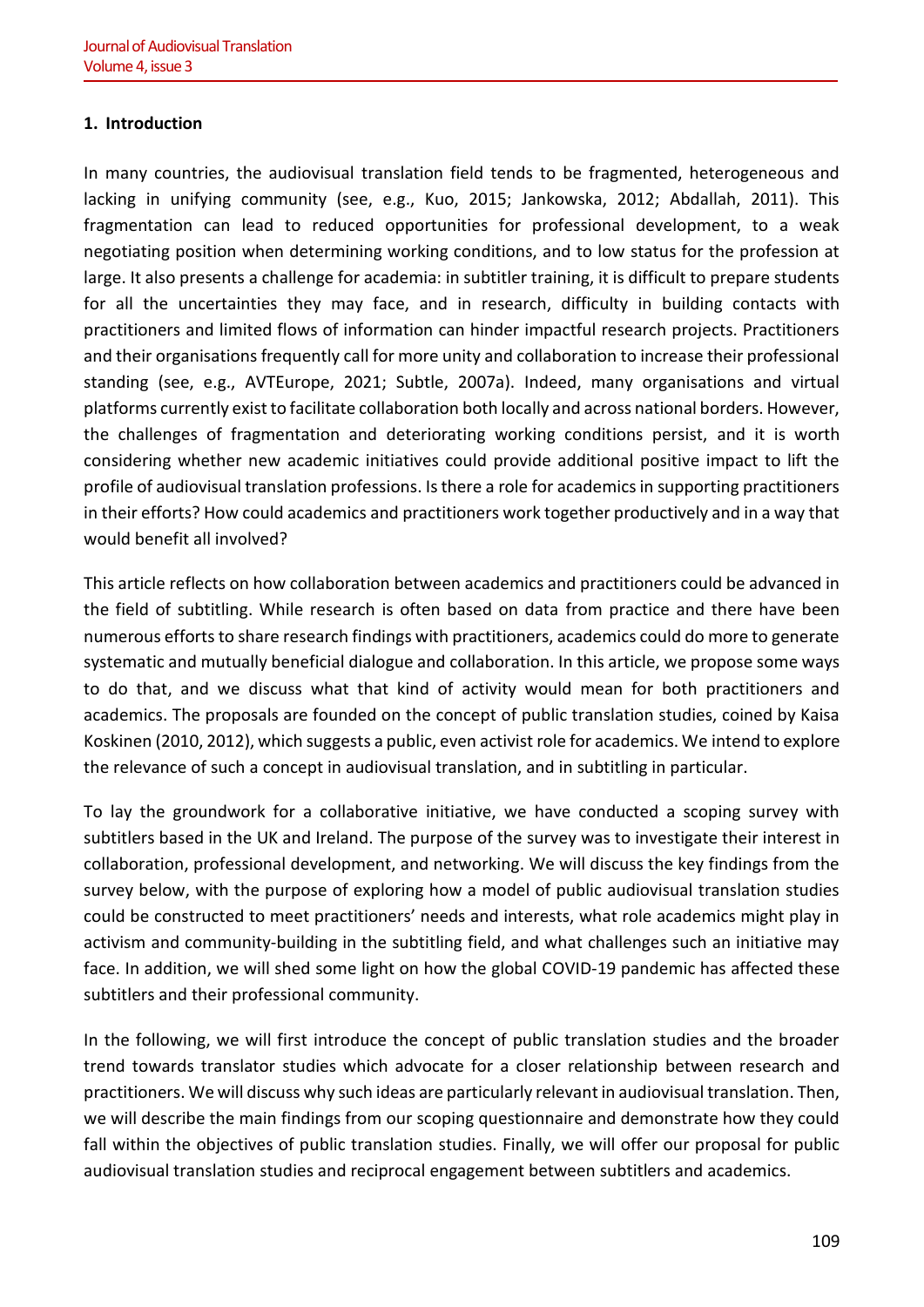#### **2. Models for Reciprocal Collaboration Between Practitioners and Academics**

With the rising prominence of sociological and cognitive research topics in translation studies, academic attention has been turning more and more towards practitioners and other stakeholders in translation processes (Angelone et al., 2016; Sela-Sheffy, 2016). This trend towards the human aspect in translation has prompted Andrew Chesterman (2009) to propose a new addition to James Holmes's mapping of translation studies, a branch that he calls "translator studies." In comparison to product-focused research topics where researchers mostly work with translations and other texts, looking at the human dimension encourages researchers to interact with practitioners more actively. As such, it has the potential to foster connections between academics and practitioners and increase practitioners' awareness of translation research. However, it remains an open question how impactful this collaboration can be, and how much benefit translators see in it. Some studies suggest that translators do not tend to consider research useful for their practice or for raising the status and profile of translation (Katan, 2009, pp. 149–150; Williamson, 2016, pp. 191–192). The prominence of translator studies is turning academics towards practitioners, but it can be challenging to foster reciprocal and mutually beneficial relationships.

There is also a growing interest in translator studies within audiovisual translation studies. Process research has so far been more limited in audiovisual translation studies than in other areas of translation, but there are some emerging examples of an interest in it (e.g. Orrego-Carmona et al., 2018; Beuchert, 2017; Hvelplund, 2017). There are also numerous examples of studies which explore audiovisual translation as a profession using methods such as questionnaires and interviews (e.g. Kuo, 2015; Jankowska, 2012; Abdallah, 2012; Tuominen, 2018; Silvester, 2021). Audiovisual translation studies is thus building a broad-ranging foundation for audiovisual translator studies. Frederic Chaume (2018, p. 42) has outlined the development of audiovisual translation studies as a discipline through four "methodological turns:" the descriptive, the cultural, the sociological and the cognitive turn. The two most recent turns, sociological and cognitive, have drawn attention to practitioners, which demonstrates the movement towards translator studies. Although many of these developments are fairly recent, there is a long tradition of turning to practitioners and the AVT field for research topics and data. As Jorge Díaz-Cintas (2020, pp. 216–217) points out, much of AVT research is practical or applied in nature, and many researchers have a background in AVT practice. In addition, Díaz-Cintas (2020, pp. 219–224) lists an impressive number of studies with direct practical relevance, demonstrating that research has much to contribute to practice. However, it is less clear how much impact research is truly having on practice, and how researchers could better reach practitioners.

#### **2.1. Public Translation Studies**

One means of describing ways in which practitioners and academics could – and perhaps should – work together is the concept of public translation studies. Kaisa Koskinen (2010, p. 23) has stated that engaging with and disseminating research findings to stakeholders both across disciplinary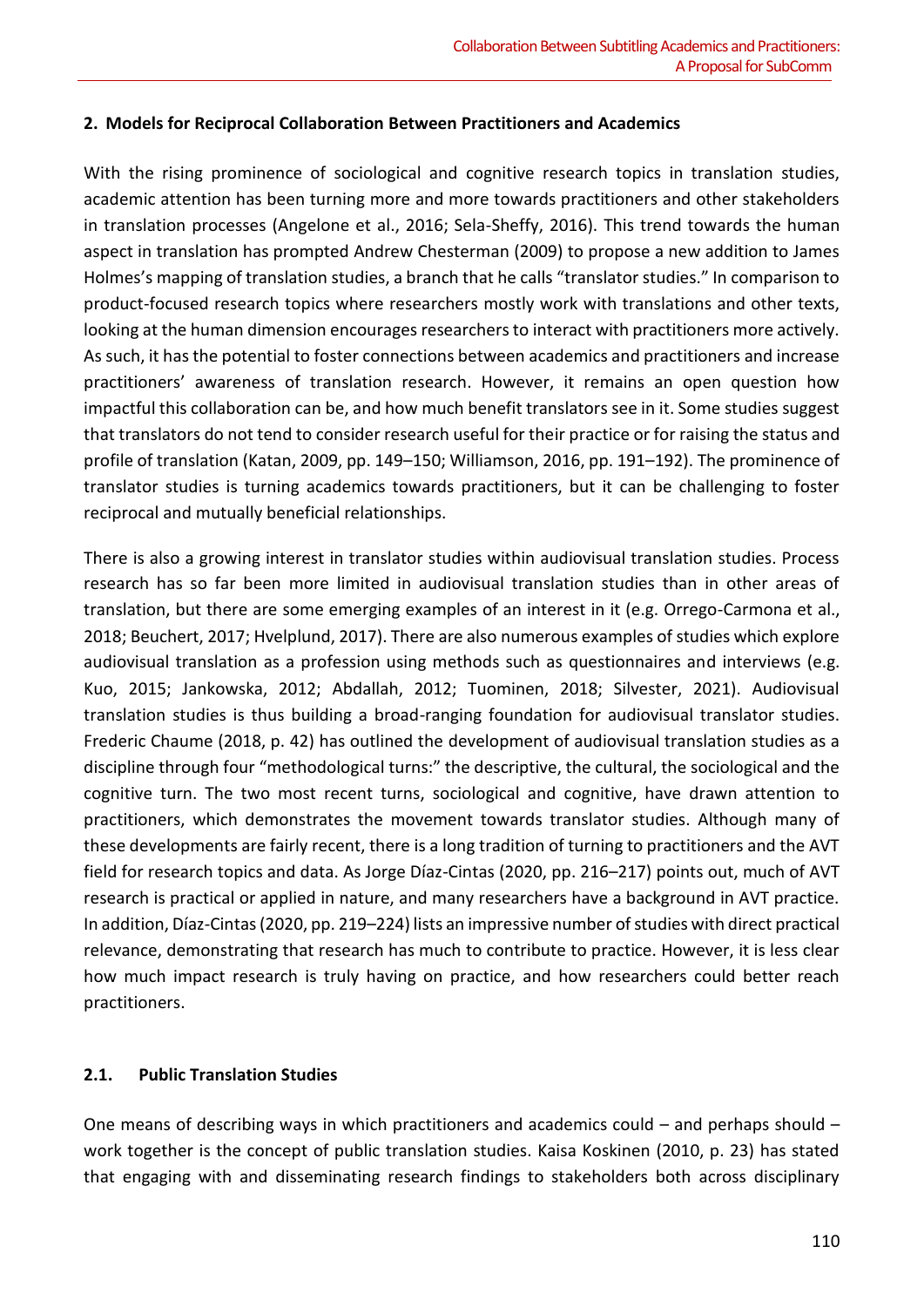boundaries and outside academia is a crucial task for translation studies, because "as a discipline we cannot matter to others unless we communicate with them." Koskinen (2010, p. 24) maintains that such engagement has always taken place, but it has received little attention, which has diminished its impact. There is thus a need for rethinking how to go about communicating with external groups, or even "creating the relevant publics" (Koskinen, 2010, p. 23). Employing the concept of public translation studies could help enhance the visibility and impact of research by foregrounding this outward-looking strand of translation studies.

In Koskinen's (2012, p. 6) definition, public translation studies would encompass any research that involves translation practitioners at grassroots level and where the researcher in some way engages with the activities of the community. Some possible research topics suggested by Koskinen include "workplace studies of translators in the new market economy; action research aiming to improve and develop the existing situation; […] direct engagement with the field, dialogue and co-construction of meaning." Furthermore, Koskinen emphasises that public translation studies is intended to be "critical and empowering," as well as reciprocal, so that research findings are communicated to nonacademics to make a difference in the field, and information and data is fed back to academia for further research.

Koskinen (2010, p. 24) even nudges translation scholars towards an activist view of their role. There are a multitude of changes underway in the translation industry, and many translators are facing considerable difficulties, including deteriorating working conditions and general uncertainty about the future of the profession (Hubscher-Davidson, 2020). Therefore, academics may want to use their research to draw attention to these problems and to alleviate them, even if it requires them to question the traditional view of the academic as an objective, external observer. In many places, the abovementioned challenges are being compounded by the fact that translators, who often work as freelancers, do not always have cohesive and effective professional communities that would allow them to advocate for change collectively. Practitioners could therefore benefit from more active collaboration with academics, both as a way to improve their work with the help of relevant research, and as a way to network and build a more unified community.

The idea of activism is not foreign to the field of translation. Academics may assume the role of an activist when working on topics that encourage critical reflection, such as queer and feminist translation studies, postcolonial research and other topics related to power structures and ideologies. However, it is a further ethical challenge for translation researchers to take on an activist role on behalf of the translation profession itself, and there are many factors that contribute to the debate (Hekkanen, 2007, pp. 240–241). For example, as Hekkanen (2007, p. 241) points out, translation scholars may want to conduct research that is useful in some way, but usefulness can have many definitions, such as making translation projects more cost effective, creating translations that are pleasurable to read, or helping translators improve their standing in the job market. These aims are, in part, contradictory, so aiming for one could be harmful to another. In addition, the researcher is always faced with the fundamental question of whether it is appropriate for the researcher to put their finger on the scale in favour of an objective they have defined, and whether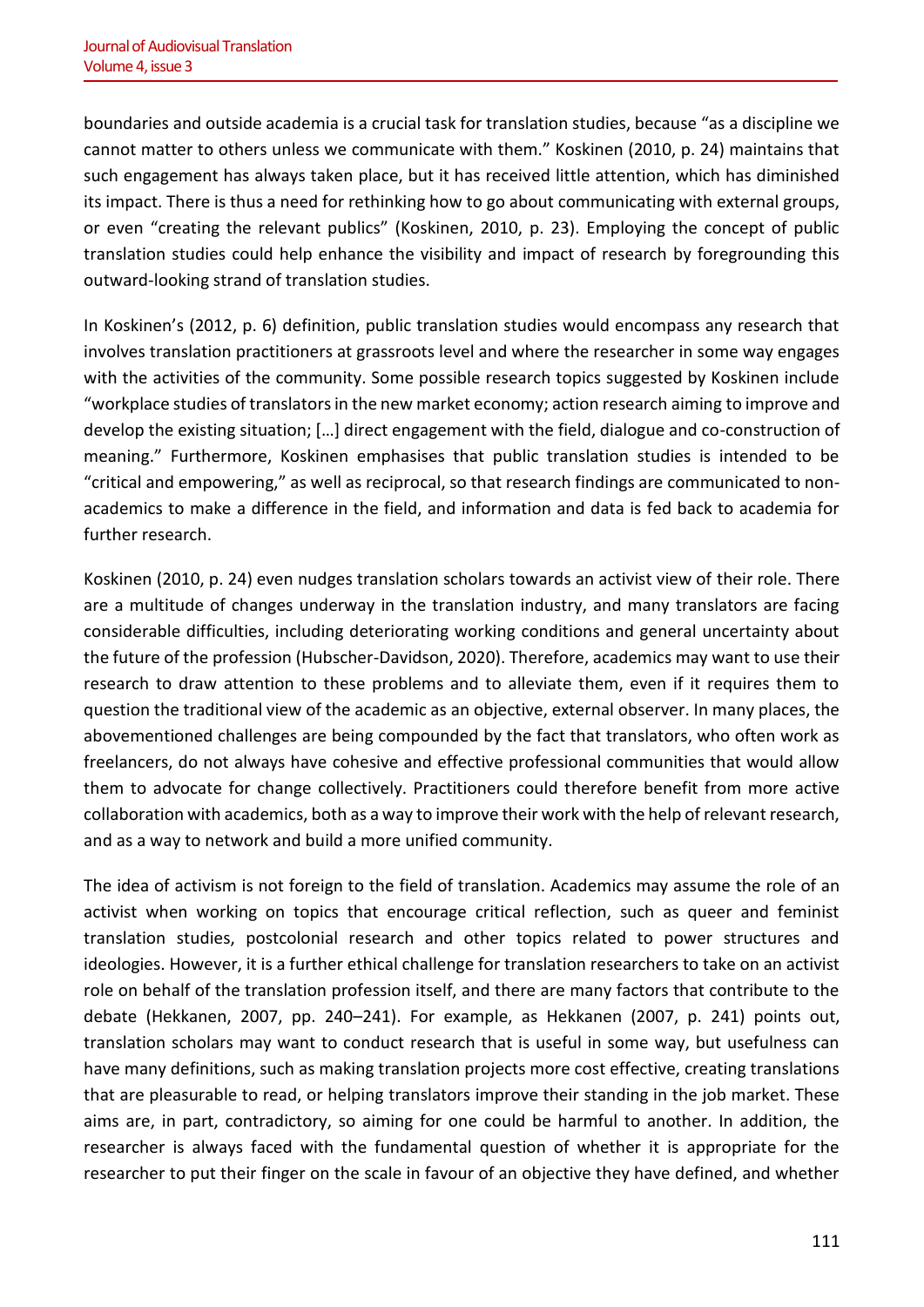research will continue to be seen as reliable if the researcher has an obvious agenda. Nevertheless, public translation studies provides a rationale for adopting an activist view of the researcher's task. Not all researchers are expected to become activists who engage in public translation studies, and theoretical academic endeavours continue to have significant value, but public translation studies is relevant to the discipline as a way to effect change, to show the practical importance of translation research, and to empower and inform students who may enter the translation industry in the future. In order to accomplish that, an activist orientation may occasionally be called for.

#### **2.2. Towards Public Audiovisual Translation Studies**

The framework of public translation studies and the accompanying activism is a promising way to foreground interaction between academics and practitioners in audiovisual translation. Audiovisual translators across the world struggle with a variety of challenges, including problematic work processes, low rates, challenges with the introduction of new technology such as machine translation, and other factors which complicate their daily work and make the future of the profession unpredictable and insecure. Academic activism and a subtitling community could therefore provide much-needed support for the profession.

Globally, subtitlers are working in diverse conditions, and Arista Szu-Yu Kuo (2015, p. 163) notes the difficulty of studying these working conditions given the freelance nature of their work. In a survey of 429 subtitlers, she sought to compare global subtitlers' working conditions for the first time. Her findings indicated that in countries with strong unions, "the working conditions of subtitlers […] were more homogenous and more likely to remain at a certain level, particularly as regards rates, royalties and credits" (Kuo, p. 189). However, there is relatively little research examining specific contexts, and existing studies argue that closer examination of other contexts is "crucial […] so that we can map the situation at an international level" (Jankowska, 2012, p. 56).<sup>1</sup> In addition to providing an opportunity for academics to support practitioners in working together to overcome the challenges facing them, creating a space for regular structured collaboration between subtitlers and academics would offer more opportunities for the study of working conditions.

Another outcome of collaboration between subtitlers and academics could be improved visibility and recognition of subtitlers and their work. The name of the subtitler is not always acknowledged, which "can be considered as an attempt at enforcing invisibility" (Díaz-Cintas & Remael, 2021, p. 59). This invisibility can also be seen to affect research undertaken in the field of audiovisual translation. Kristiina Abdallah examined translators in production networks, and highlights the importance of a consideration of the translators and their working conditions in studying translation quality. She notes that "the outermost, invisible third dimension called social quality affects process quality, which in turn affects product quality" (Abdallah, 2012, p. 45). This deeper understanding of the

<sup>&</sup>lt;sup>1</sup> See for example, Tuominen (2018), Beuchert (2017) and Jankowska (2012).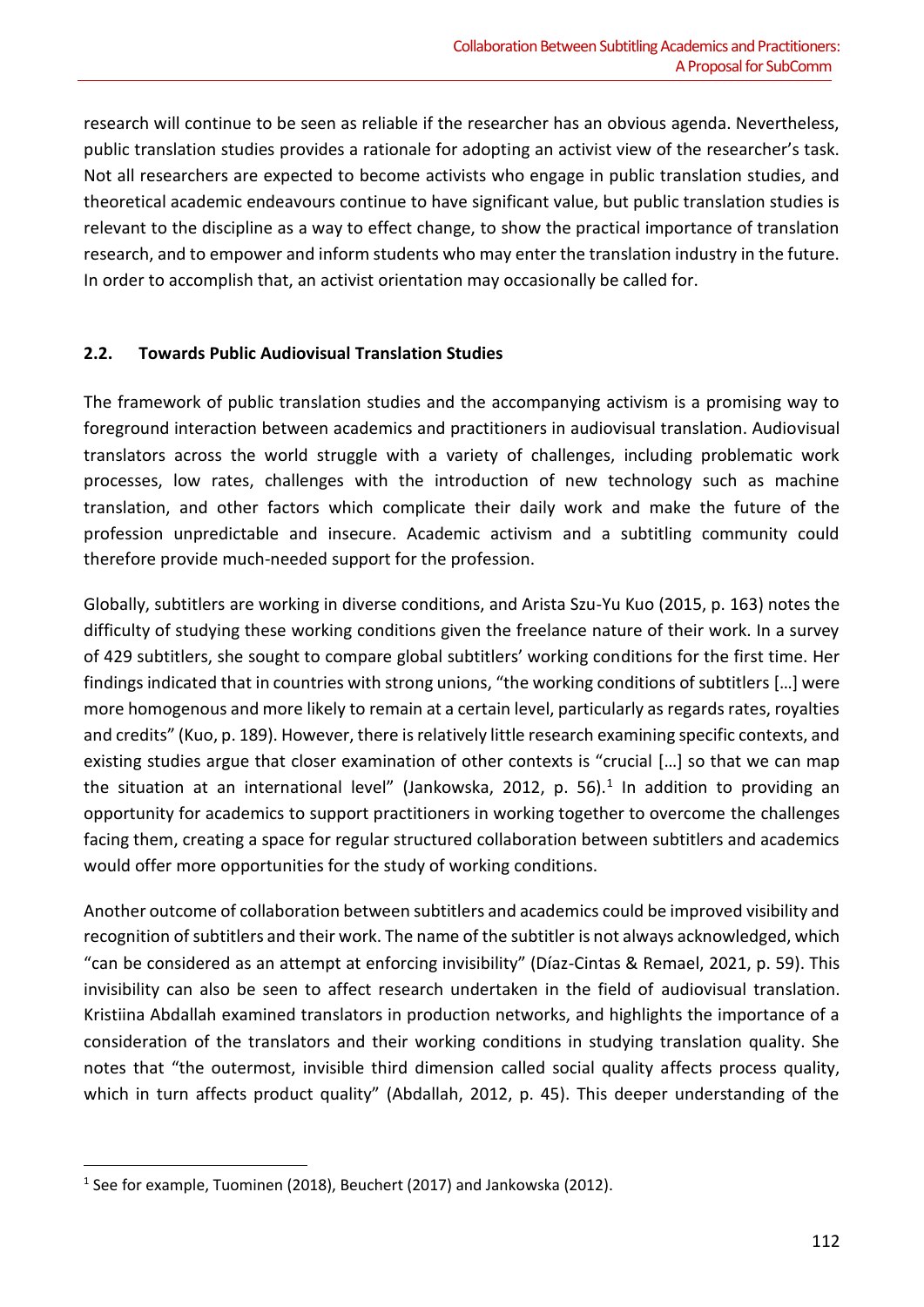contexts in which translations are produced can feed into work on subtitling quality, as highlighted by Abdallah. Research that engages more actively with subtitlers themselves will improve practitioners' visibility, and will allow for better communication between practitioners, industry and academia, making it easier for academics and practitioners alike to consider an activist role. In addition, collaboration with subtitlers working in a range of contexts could result in an improved understanding of a multitude of factors affecting their work, and possibly in the identification of models of best practice. A structured and dialogic collaboration will allow for greater insight into the challenges facing the profession, and an understanding of how members of the professional community may already be addressing these challenges. Such challenges could also include practical questions concerning the daily work of the subtitler, such as how to translate humour or dialect, what would be an optimal reading speed, how to improve the readability of subtitles, and so on.

AVT researchers are, as was mentioned above, rather actively engaged in research topics that would be relevant for public translation studies. Thus, there appears to be readiness in academia to work towards positive change with and for practitioners. If academics are willing to adopt an activist role to disseminate their research findings and engage in dialogue with practitioners with the explicit objective of improving conditions in the field, they may be able to play a meaningful role in helping practitioners reinforce their professional community, whilst also defining new directions for the discipline and forging long-standing links with industry. What we need are innovations that would allow for systematic reciprocal collaborations, a framework for public audiovisual translation studies. Numerous events have already worked to bring academics and practitioners together, including the regular Media for All and Languages and the Media conferences which are attended by academics, practitioners and industry representatives alike. In addition, researchers and practitioners often reach out to each other through events and informal personal contact for knowledge exchange and collaboration. One example of an academic project that has succeeded in building bridges towards practitioners is the EU-funded ILSA project (2017-2020) on interlingual live subtitling (ILSA), where impact was a clearly defined component of the project. However, it can be challenging to try to maintain long-term contact after individual events or after a project has run its course, and it would be useful to work towards a constant venue that would facilitate the construction of a genuine shared community. Such a community would allow for a reciprocal exchange of ideas, where neither practitioners nor academics are just invited guests but rather members who have a shared interest in maintaining the community and who jointly decide on the topics of interest. In this article, we propose one step towards such a shared community which espouses the ideas of public translation studies.

# **2.3. SubComm: A Proposal for a Community of Subtitling Practitioners and Scholars**

Building a community of subtitling scholars and practitioners would create a space in which we could work together to enhance the quality and impact of AVT research, and fight some of the abovehighlighted working condition and social recognition challenges in a way that would benefit both academics and practitioners. Through a survey of 352 translators and interpreters in South Korea,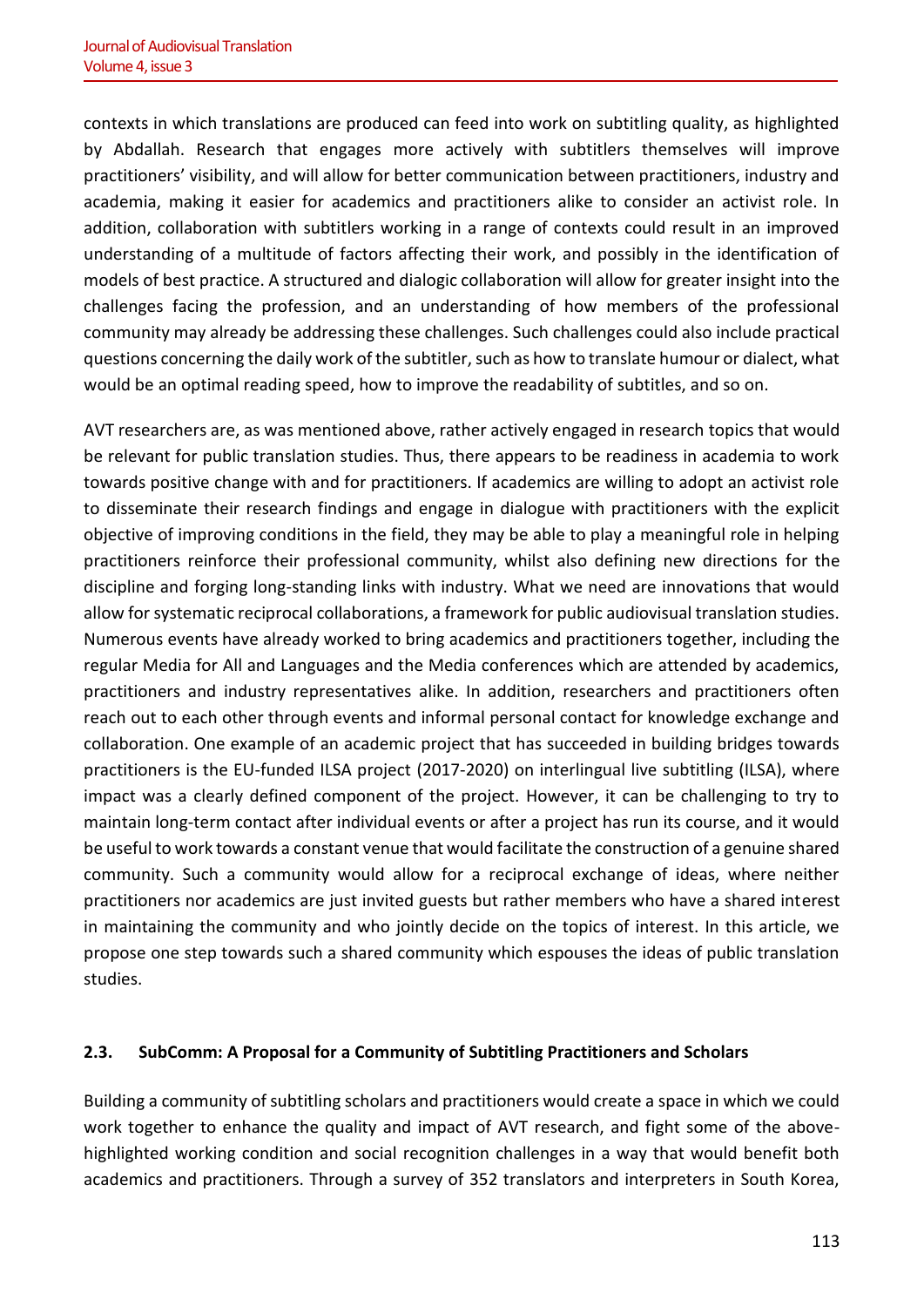Taeyoung Yoo and Cheol Ja Jeong (2017, p. 381) found that "citizenship behaviours positively affect translators' professional identity." They highlight voluntary activities within the profession as one example of such citizenship behaviours (Yoo & Ja Jeong, p. 368). There are a number of associations in which practitioners can become involved, either for translation in general, or specifically for AVT. These associations are valuable for practitioners and offer a range of benefits, though in many associations, there is "more information flowing from the administration to the members than the other way around" (Pym, 2014, p. 470). What we are proposing here is a community allowing for a bi-directional, circular flow of information. In this way, academics would be able to use their expertise to support practitioners in a range of areas, through helping to address their training needs, or through sharing the findings of our research, for example. Practitioners, on the other hand, would be able to highlight challenges they face regularly, and inform academics of their professional environments, offering an understanding of the industry within which academic research could be contextualised. Together, all members of the community would have the opportunity to shape the future of the discipline and engage in the kinds of citizenship behaviours that can empower and inspire all participants.

In order to provide the kind of continuity that would allow for a meaningful, mutually-beneficial and long-term collaboration, we envision this community to be built around the shared interests of academics and practitioners, not a single research topic, or a single location or institution. Organising regular events with varying themes and providing forums for an exchange of ideas could allow for lasting collaborations and for the joint development of ideas. We are provisionally calling this initiative SubComm, a community built around subtitling. The name does not foreground either practitioners or academics. Instead, it emphasises the sense of community, communication and a shared interest in subtitling.

In order to gauge interest in such an initiative, we sent a questionnaire to subtitlers in the UK and Ireland with the goal of establishing how far practitioners might want to be involved in the project, and the ways in which academics could give back to the professional community. In what follows, we examine the results of this questionnaire, before proposing the next steps to be taken in the implementation of a subtitling community.

# **3. A Scoping Questionnaire for Subtitling Practitioners: Methods**

The data examined here was collected between 26th October and 10th December 2020. A Microsoft Form was used to collect responses, and the study was granted ethics approval.<sup>2</sup> The questionnaire was an exploratory/scoping questionnaire, through which we primarily sought to examine how far practitioners would be interested in participating in networking and continuing professional development (CPD) activities with academics and other practitioners. The survey therefore aimed to

 $2$  Log no: 2019-189, approved by the Social Research Ethics Committee at University College Cork, Ireland.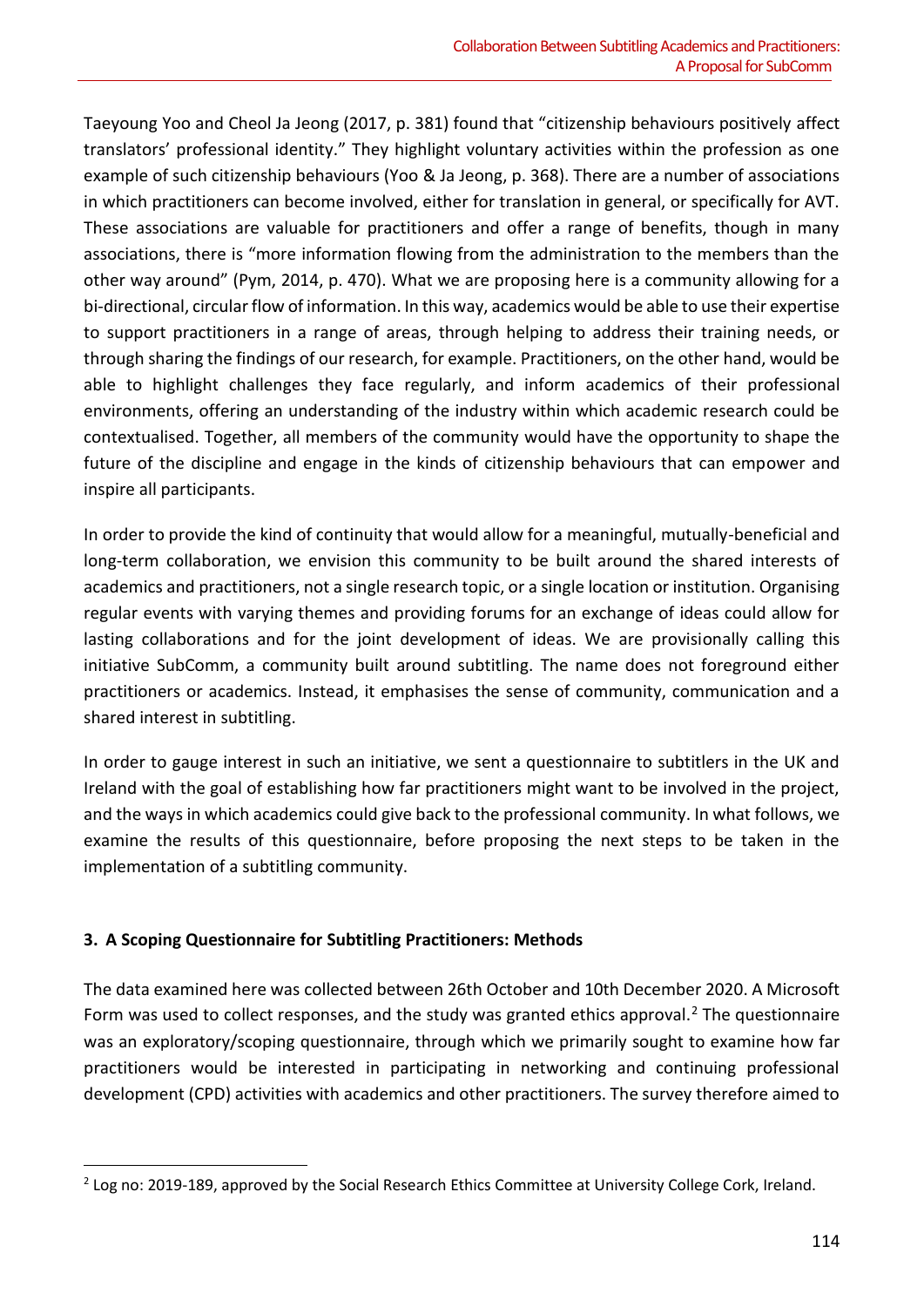collect some background information on participants, and to examine their opinions regarding certain future activities. Indeed, the use of a survey here was an attempt to "better understand the profession, and reach beyond the ivory tower" (Sun, 2016, p. 276), in order to identify the most appropriate avenues and methods for further exploration. In the spirit of our vision for a shared community, we wanted to elicit ideas and topics from practitioners rather than dictating them solely from our own perspective.

The participants in the study are subtitling practitioners based in the UK and Ireland. The reason for this limited outreach is that the survey was conceived prior to the onset of the COVID-19 pandemic, and it was anticipated that initial events would take place in-person. However, since the move to working from home and online events, and the lack of feasibility of travel for the foreseeable future, we envisage future events taking place online. Subtitlers were recruited through social media, as well as via the mailing lists of professional organisations: the ITIA (Irish Translators' and Interpreters' Association), the ITI (The Institute of Translators and Interpreters) and Subtle (the Subtitlers' Association). We posted in Facebook groups and on Twitter, indicating that we were seeking to examine how academics and practitioners might work together, and how we could build a community and facilitate an exchange of experiences and ideas. Nevertheless, the nature of the survey distribution did lead to some responses from practitioners not based in the UK or Ireland – these responses were removed prior to the analysis.

A survey was chosen to allow for the collection of a larger amount of data, and to allow participants to respond in their own time. The questionnaire consisted of a yes/no question related to informed consent, followed by 17 questions, including the option to provide contact details to be informed of future networking activities. In terms of the background information elicited, respondents were asked about their working languages (open question), their training in audiovisual translation, their other work activities, their use of subtitling software, their interest in networking activities (online and in-person in the longer term) and their availability throughout the year for such activities. Some of the closed questions were multiple choice, allowing the selection of more than one response in relation to the type of clients worked with, or the months of the year which would best suit the respondent for attending future networking activities. Four open questions were included: "Which subtitling and industry issues/challenges/processes would you be interested in discussing with subtitlers and academics?"; "Please outline any training needs that you would find it useful for academics/other practitioners to address at an event"; a question related to the impact of the COVID-19 pandemic on the subtitlers' need for CPD/community building/networking opportunities; and a space for any additional comments. The open questions were designed to allow the practitioners to raise any issues they might be interested in exploring, without being influenced by our own anticipated topics of discussion. In this way, we aimed to avoid leading questions that might "suggest[s] the answer the researcher is looking for" (Saldanha & O'Brien, 2014, p. 155).

The scoping survey received 64 responses. Given the relatively small pool of respondents, the data is used here to offer an initial insight into the backgrounds and views of the subtitlers surveyed, rather than as representative of the profession. As we were specifically targeting subtitlers based in the UK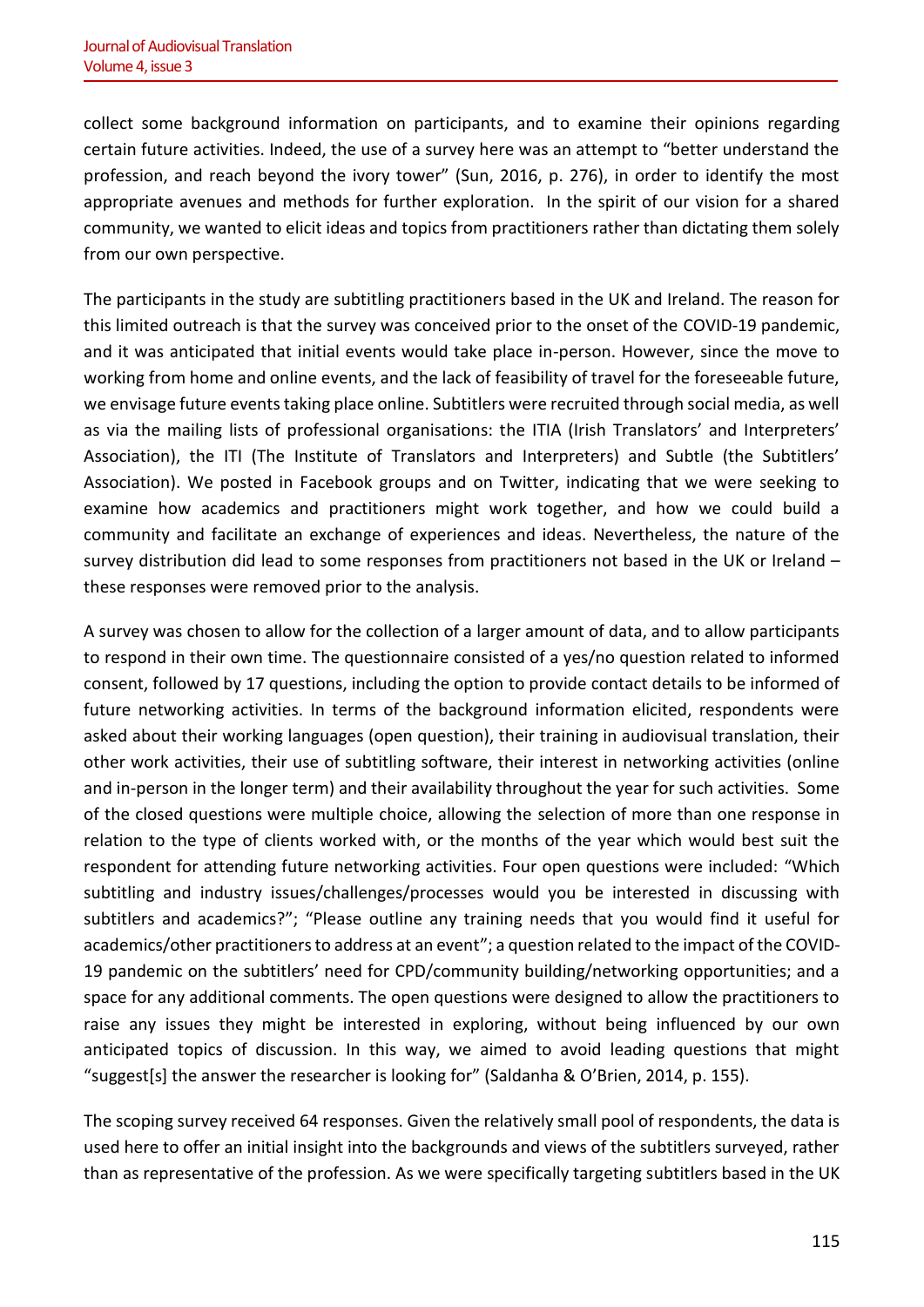and Ireland, it is likely that the full number of eligible subtitlers was rather limited. For example, a significant proportion of the Subtle membership lives outside the UK and Ireland. There is no dedicated AVT association in Ireland, so it is hard to say how many audiovisual translators are based there. Prior to the analysis, the data was cleaned, and 12 responses from subtitlers based outside of Ireland or the United Kingdom were removed, along with an additional response in which only consent was provided, with no further answers to the questions. This left 51 responses; 42 from respondents based in Great Britain, and nine from respondents based in Ireland. The respondents worked with a total of 21 languages including English, which was a working language for all respondents. The languages mentioned in the responses can be seen in Table 1 below.

# Table 1.

| Respondents' Working Languages |           |            |  |  |
|--------------------------------|-----------|------------|--|--|
| Arabic                         | German    | Polish     |  |  |
| Chinese                        | Greek     | Portuguese |  |  |
| Danish                         | Hungarian | Russian    |  |  |
| Dutch                          | Irish     | Spanish    |  |  |
| English                        | Italian   | Swedish    |  |  |
| French                         | Japanese  | Turkish    |  |  |
| Gaelic (Scottish)              | Norwegian | Welsh      |  |  |

#### *Respondents' Working Languages*

Source: Data collected for this study

Participants self-identified as subtitlers, and the responses show that their backgrounds are varied, in that some have no training in audiovisual translation, though 34 respondents have some training in AVT, either through a specialised AVT degree, a translation studies degree including some AVT, or AVT training. 15 respondents had a specialised degree in AVT. Nine of the respondents do not do any other work alongside subtitling, while 32 do translation work, and 10 do other non-translation work alongside subtitling.

The responses to open questions were coded in relation to the kinds of activities proposed, topics raised for discussion/training, and the respective roles of academics and practitioners in these events or discussions. We then carried out a thematic analysis of the data; an inductive approach was taken, and the categories for coding were derived from the data (Saldanha & O'Brien, 2014, p. 189). Answers to open questions were also examined in relation to certain responses to the earlier closed questions, in order to examine evidence of any potential trends. It must be reiterated that any statements regarding trends will be very tentative, given that they are not statistically significant, but in places they raise questions worthy of further exploration or consideration in future events.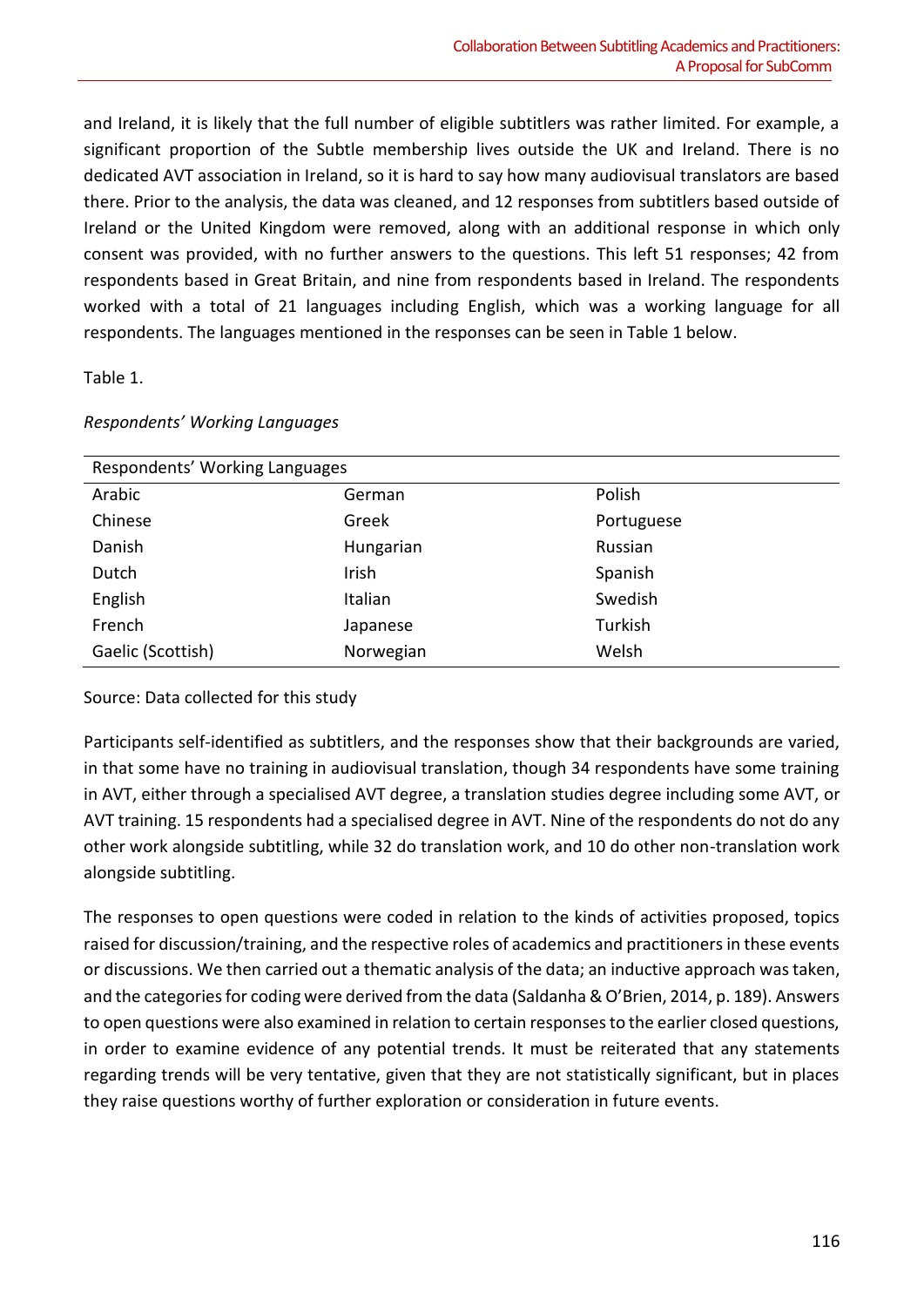# **4. Main Findings From the Scoping Questionnaire**

The primary aim of this data collection was to examine how far subtitlers in the UK and Ireland would be interested in the development of a community of subtitling academics and practitioners, and how far they might benefit from this kind of public translation studies initiative. In this way, we were examining the subtitlers' interest in participating in activities evoking the "citizenship behaviours" outlined above (Yoo & Ja Jeong, 2017). The response is clear; the participants do want these kinds of initiatives, many of them want to be involved and have ideas regarding the kinds of topics that might be discussed among academics and practitioners, as well as areas in which they would like CPD opportunities. 49 out of 51 respondents answered "yes" to the question "Would you be interested in opportunities to network with other subtitlers and academics working on subtitling?", and 50 out of 51 subtitlers responded "yes" to the question "Would you be interested in attending free online networking and/or CPD events?" It should be noted here, though, that the data is skewed since it would generally be expected that someone choosing to respond to a questionnaire on this topic would be interested in networking and CPD activities. Nevertheless, there is evidence of an interest for such initiatives among subtitlers.

The respondents' answers to the open questions revealed that many subtitlers were interested in opportunities to network with other subtitlers, but also that they would be happy to have the opportunity to discuss issues such as rates and working conditions. Some of the areas in which they would like training/CPD opportunities included finding work and negotiating with clients. In addition, a number of the subtitlers were keen to discuss machine translation (MT) and its impact on the profession. There was also evidence that some subtitlers would like to find out more about academic research, and some would like to be involved/find out how to be involved in academic research. Furthermore, although none of these topics were explicitly mentioned in the questions or information provided, some subtitlers would like to discuss dealing with specific challenges presented in audiovisual translation, such as subtitling humour, subtitling films and children's shows, and also questions of readability.

# **4.1. Prominent Themes: Industry Practices, Community-Building and Translation Challenges**

We received 41 responses to the first open question on possible topics of interest and 23 responses to the second question on training needs. There is a great deal of variety in the responses, and they include both general requests to organise anything and specific ideas for targeted training. Many of the responses contain more than one idea or proposal, and were accordingly coded in more than one category where appropriate. We have categorised the responses under five themes: broadening and updating one's practical skill set; improving one's career opportunities and the collective standing of the profession; discussing translation dilemmas; informing academia; and learning about or discussing anything at all (see overview in Table 2). All five categories call for the involvement and collaboration of practitioners who can share experiences, learn from each other and work together towards improvements, but the role of academics is different in each category.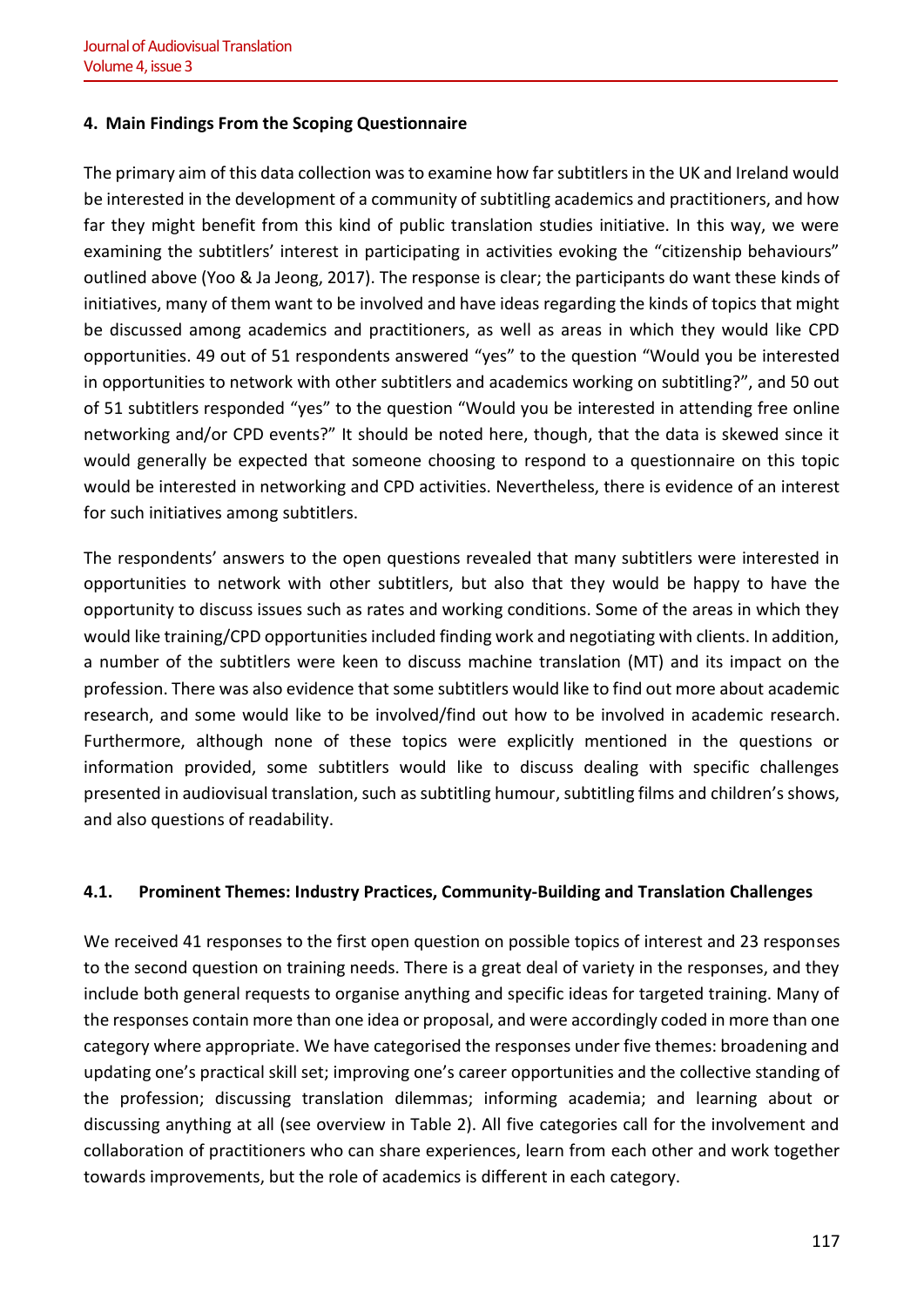Table 2.

*Themes in Open Responses*

| Theme                                             | Responses in first | Responses in second |
|---------------------------------------------------|--------------------|---------------------|
|                                                   | open question      | open question       |
| Broadening and updating one's practical skill set | 21                 | 16                  |
| Improving one's career opportunities and the      | 25                 | 6                   |
| collective standing of the profession             |                    |                     |
| Discussing translation dilemmas                   | 9                  | 5                   |
| Informing academia                                | 3                  |                     |
| Learning about or discussing anything at all      | 5                  |                     |

Source: Data collected for this study

The category mentioned most often in the responses to the two questions is broadening and updating one's practical skill set, and it was mentioned in 21 responses to the first question and 16 responses to the second. This category includes responses that express an interest in developing some practical skill or updating one's skills to keep up to date with developments in the subtitling industry. Many of the comments mention technological skills, such as learning about machine translation and post-editing, but there are also references to other practical matters such as style guides, reference materials, working with pivot languages, spotting, and discussing subtitle quality. What these topics have in common is their close association with the subtitling process and the dayto-day work of a subtitler. These topics have links to research, and the involvement of academics in discussions could be beneficial, but they are also related to the practical operations of the subtitling industry and could be usefully approached by collaborating with industry experts. Furthermore, these are often topics on which academics, who may not have daily contact with the industry, can learn from practitioners and the industry.

The second most frequent category is improving one's career opportunities and the collective standing of the profession, mentioned in 25 responses to the first question and in 6 responses to the second. This category covers all responses that reference working conditions and opportunities, either on an individual or a collective level. The individual responses include comments about finding work, negotiation skills and marketing, while the collective responses most often reference rates or working conditions in general, or state that there is need for collective action or networking. The prevalence of this category demonstrates the respondents' concern about the future of their work and their desire to collaborate with academics and other practitioners towards improvements. This is the category that is perhaps most suited for academic activism, such as using research findings on working conditions to steer conversations and lobby for improvements. However, research-based information is again only one tool for engaging with these issues. In addition, practitioners are looking for ways to work with each other, and the role of academics may be that of a supporter or facilitator,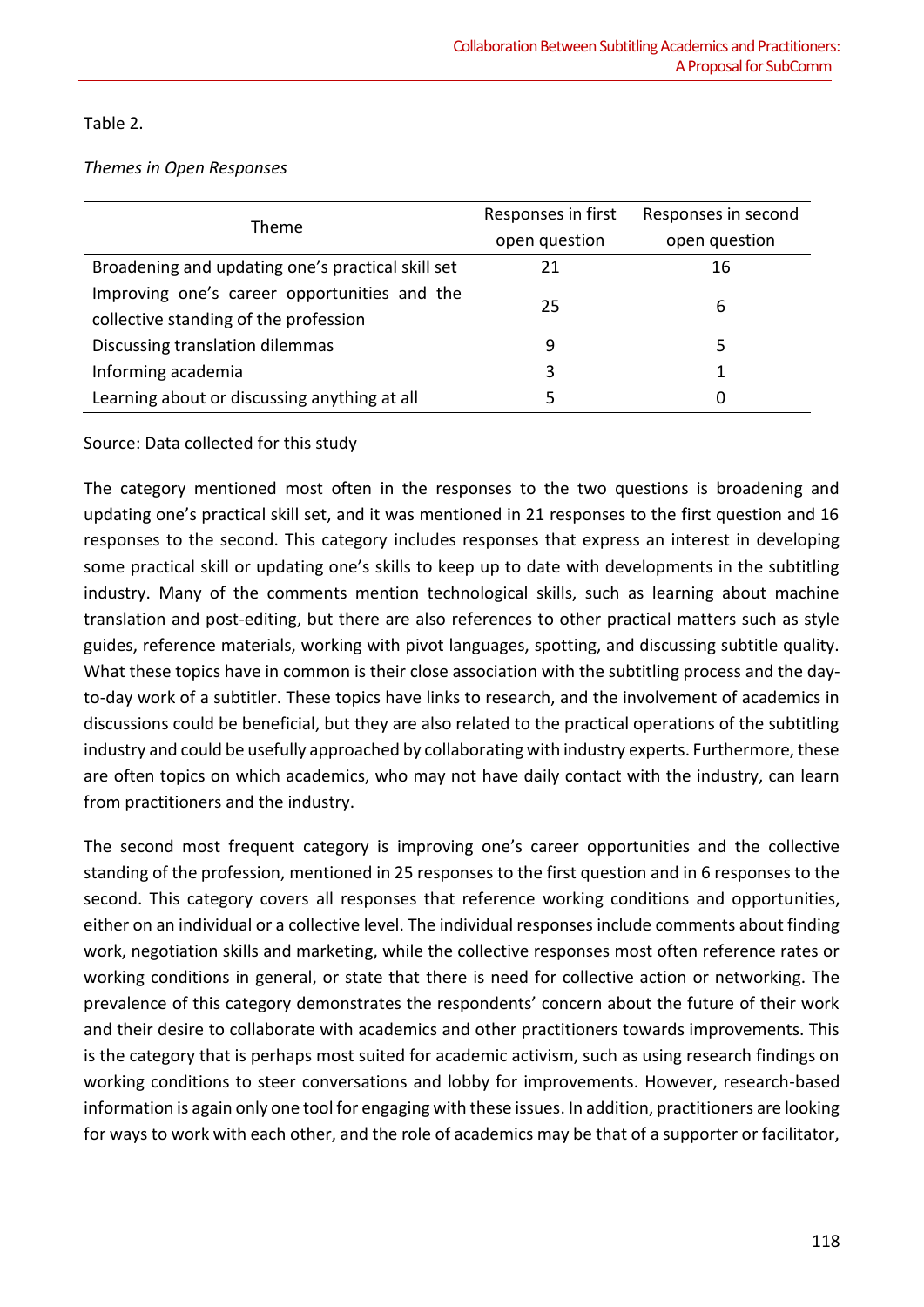helping individual practitioners find each other, connecting them with subtitlers' associations or other relevant groups that are already collaborating successfully, and providing a venue for dialogue.

The third most frequent theme, which was present in nine responses to the first question and five to the second, is translation dilemmas. This category includes responses which have a more straightforward academic underpinning than the two previous categories. They cover translationand subtitling-related challenges that are a frequent topic of research and would easily lend themselves to a discussion between academics introducing research findings and practitioners sharing their experiences from subtitling projects. Topics mentioned by the respondents include reading speed, translating humour or songs, translating for children, and even more explicitly academic themes, such as "subtitlers' (sdh) knowledge and experience of accessibility and disability studies," or research topics on audiovisual translation in general. While many of these comments arise from a practical interest in solving problems that subtitlers encounter in their work, they indicate an interest in topics that have been addressed in research rather than focusing on conversations within the subtitling industry. Therefore, the role of academics in this category is more prominent than in the previous two.

The final two categories contain considerably fewer responses than the first three. The first is informing academia, which is mentioned three times in response to the first question, and once in response to the second. This category contains comments which display the respondents' interest in sharing research needs from the field or discussing gaps between practice and academia, or even helping academics with AVT research. Thus, this category shows practitioners taking an active role in informing and initiating research rather than receiving training from academics. Although the number of these comments is small, it is worth noting that there is some foundation here for an interactive collaboration where both practitioners and academics can teach and inform each other. Finally, in the fifth category, five responses to the first question and none to the second indicate that any events would be welcome, or that the events could concern training without specifying what is meant by training.

The responses to these two questions show that subtitlers feel the need both to learn new things, especially to keep up with technology, and to empower themselves professionally. In both efforts, academics can provide training, facilitate communication, and raise the profile of the initiatives to combat the fragmented nature of the professional community. However, a significant emphasis is on practitioners networking with each other, sharing experiences and building a closer community, as well as on learning from other stakeholders in the industry. Although the number of comments explicitly suggesting dialogue with academics is smaller than the number of comments proposing community building, the fact that several comments do address academia suggests that there is potential for collaboration. Most practitioners do not immediately see collaborations with academics as reciprocal, and the role of academics may be seen either as peripheral or as disseminators of information rather than as parties collecting feedback to initiate research. Therefore, some encouragement may be needed to build up the reciprocity of shared initiatives.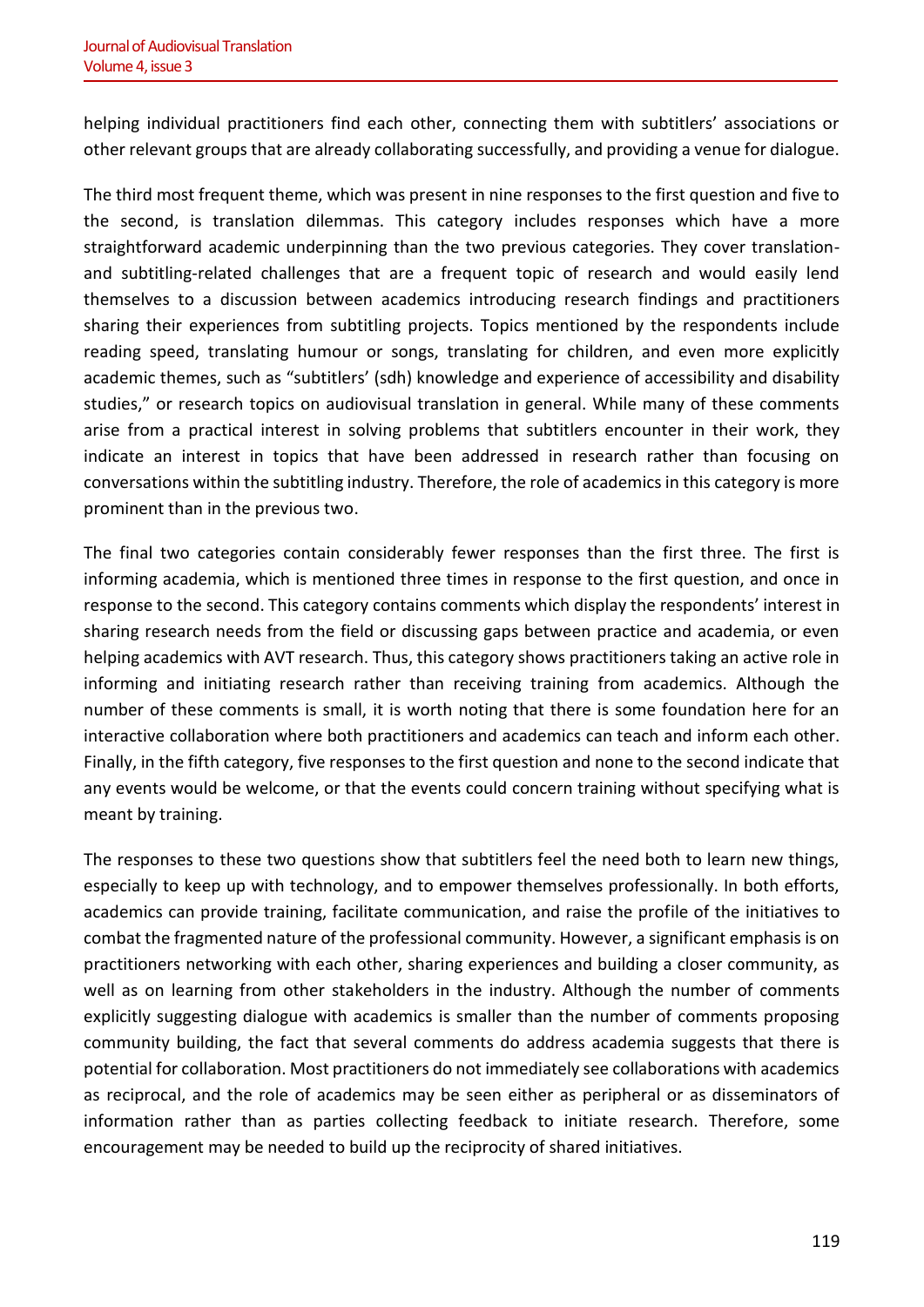# **4.2. Areas for Further Exploration**

In addition to coding the open question responses, these responses were cross-referenced with some of the background information provided by participants. The open responses were examined in particular in relation to the respondents' use of subtitling software, their existing networks, the type of clients with whom they work, and specialist training in AVT. Given the small number of responses and the diversity within the group, some of this analysis did not reveal trends worthy of discussion here. At the same time, we would tentatively highlight some interesting avenues for further exploration.

Firstly, where the participants' existing networks are concerned, there were 27 responses from subtitlers who are not involved in formal AVT networks, and among these 14 were not involved in any formal translation networks such as the ITI/ITIA either (they responded either "none," or "Facebook groups/Online forums"). This question was formulated as a multiple-choice question, where respondents could choose more than one option, including the possibility of "other" and providing further details. 24 respondents, on the other hand, were involved in formal AVT networks such as Subtle and ATA Audiovisual Division. Requests to receive training or participate in discussions concerning the topic of "finding work" were slightly more frequent among those not involved in any formal organisations at all. The topic was mentioned by one subtitler among the 24 involved in formal organisations, while it arose in five of 27 responses from those not involved in formal AVT-specific organisations (and among these five, four of the subtitlers were not involved in any formal organisations at all). Although the number of responses cannot imply a strong trend, this is certainly an issue worth exploring further. On the other hand, comments related to workers' rights/working conditions, quality and MT were more common among those involved in formal AVT networks. Workers' rights/conditions were mentioned by six of 24 respondents involved in formal AVT networks, but by only two of the remaining 27 respondents who were not. Similarly, quality was mentioned by five, and MT by four among the 24 subtitlers involved in formal AVT networks, while each of these issues arose only once among the remaining 27 responses. This could suggest that these are frequent topics for discussion among AVT-specific networks.<sup>3</sup> Perhaps unsurprisingly, the topic of rates was frequently raised, regardless of involvement in formal AVT or translation networks.

Only six respondents selected "AVTE" as a network in which they are already involved. This does raise the question of how much subtitlers in the UK and Ireland engage in networking beyond borders. Given what might be described as the increasingly "borderless" nature of AVT,<sup>4</sup> and the possibility of

<sup>&</sup>lt;sup>3</sup> At the time of writing, the blog post Machine Translation and the state of the translation industry (Landes, 2021) is one of the first items listed on the website of AVTE – Audiovisual Translators Europe, and the first few lines of the Manifesto for Subtle – The Subtitlers' Association (Subtle, 2007b) highlight deteriorating working conditions and a threat to subtitling quality.

<sup>4</sup> Díaz-Cintas and Remael (2021, p. 247) note that the significance of cloud systems in the industry mean that "a common professional scenario is one in which a substantial number of individuals work together […] in different geographical spaces, at the same time."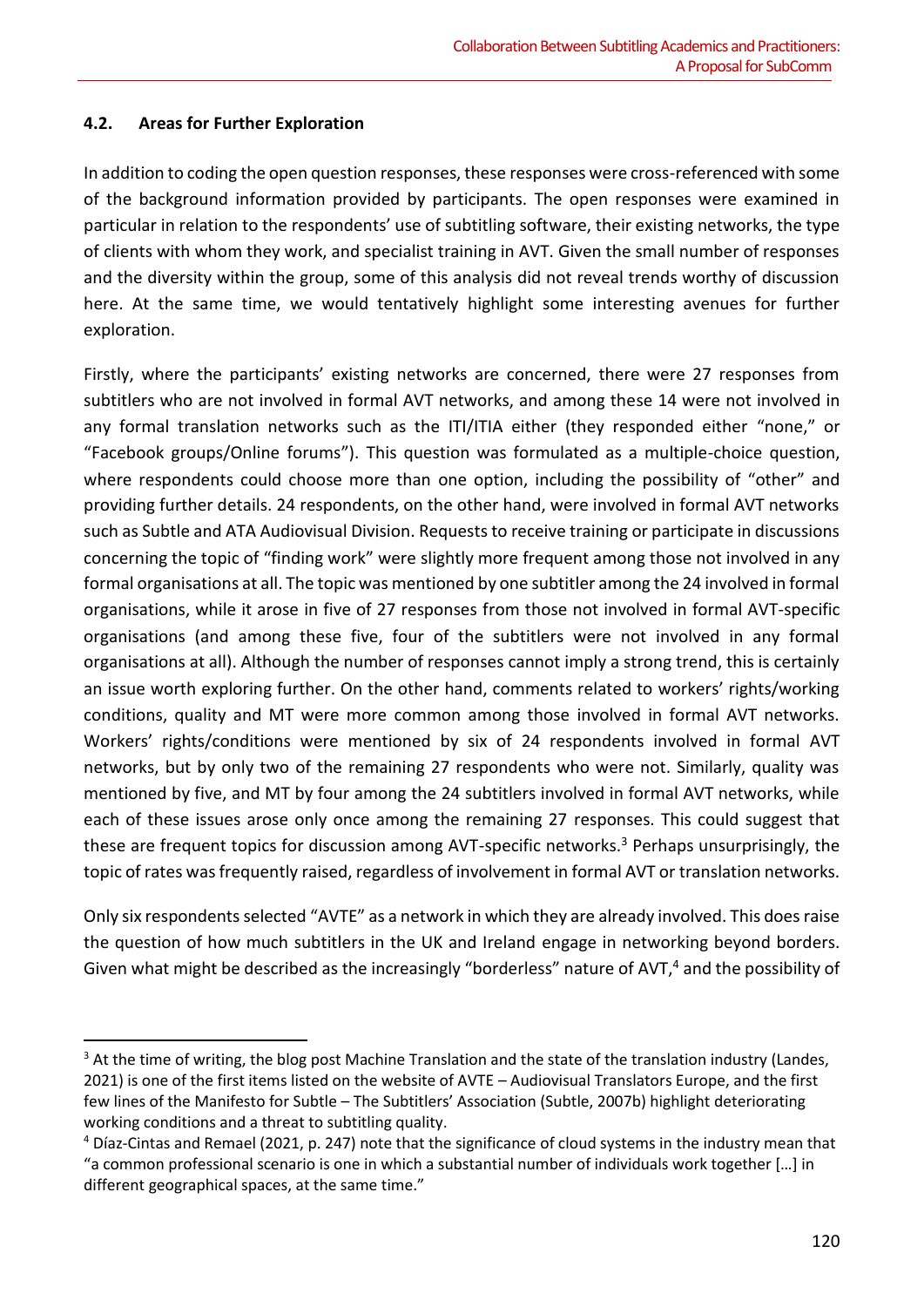working for clients in a range of countries, one possible action within SubComm could be to highlight the presence of these broader networks, where subtitlers often working and networking within one country-context could expand their contacts and learn from practices elsewhere.

Another interesting point arose from the analysis of the responses of those subtitlers who have a specialised degree in audiovisual translation (as opposed to those who had some exposure to AVT as part of another degree or attended an AVT training course). Among all of the responses there were three explicit requests for help with negotiation, where the subtitlers mentioned "communication and negotiation strategies," "negotiating rates" and "negotiation skills, marketing skills, business skills" respectively as topics they would like to discuss with subtitlers and academics, or training needs that could be addressed at an event. These three comments were all provided by subtitlers possessing a specialised AVT degree. Again, given the limited number of responses, all that can be identified here are areas for further exploration. However, these constitute what might be described as higher-level training needs to be addressed, once a subtitler has been trained in the use of software and the resolution of specific AVT challenges, for example.

One open question included in the study was "Could you comment on the impact the Covid 19 pandemic has had on your need for further professional development and/or community building or networking opportunities?" The decision was made to include this question given the significant shift in working context and lifestyle caused by the pandemic. Indeed, although the idea was conceived prior to the onset of the pandemic, the responses to this question highlighted the timeliness of this initiative. Responses suggested that in some cases the pandemic has reduced workflow or rates, and that subtitlers are now seeking to enhance their profiles. One respondent noted

COVID-19 has almost entirely crippled my ability to expand professionally, with the ITIA basically being my only lifeline to my career as a translator. I am badly in need of the development mentioned in this survey and look forward to any such opportunities.

Though some responses highlighted the lack of in-person events taking place, others noted increasing opportunities to participate in online events, and this should be highlighted as one of the good things to emerge as a result of reduced travel opportunities.

# **5. Conclusion: Next Steps for SubComm**

In this article, we set out to make a proposal for public audiovisual translation studies, following Koskinen (2010). We have argued that such an initiative would see AVT academics working closely with practitioners, and that this would present a number of benefits to all involved. Public AVT studies could also provide an opportunity for some academics to take on more of an activist role, becoming involved in the profession and working towards the improvement of the working conditions, recognition and practices of practitioners. We have here presented data collected among UK and Ireland-based subtitlers that indicates an interest in such an initiative as a forum for exchanging ideas,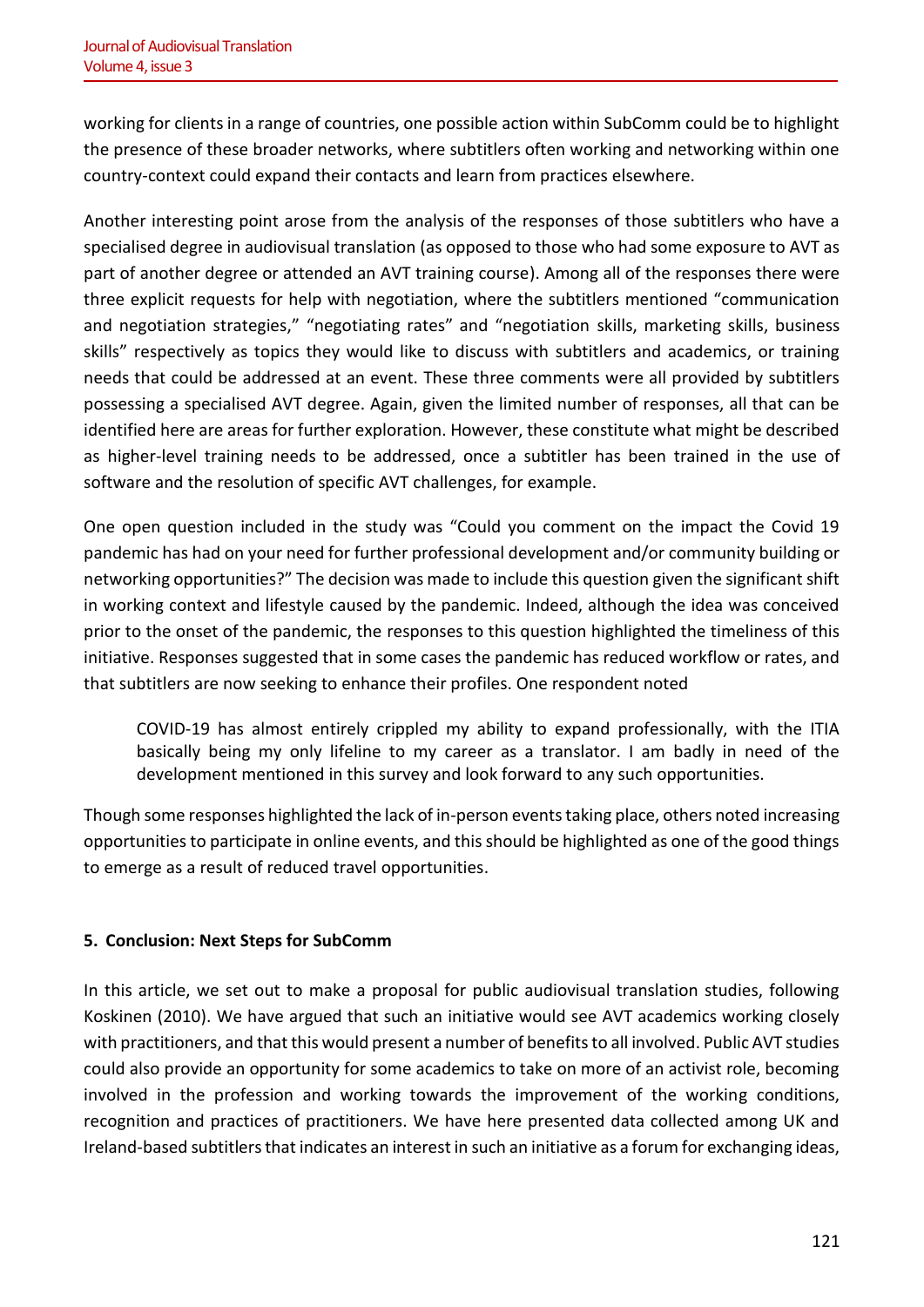but also providing networking and training opportunities. The benefits of a systematic, dialogic collaboration between subtitling academics and practitioners are numerous:

- Community-building, thus helping to counteract the isolation felt by some practitioners, particularly given the effects of the COVID-19 pandemic;
- Collective action to overcome some of the challenges facing the profession, such as poor working conditions, recognition and quality issues, and to manage changes such as the growing popularity of machine translation;
- A space to learn more about the current state of the industry and practices, resulting in an understanding that could underpin research into AVT products and processes, as well as the training of future subtitlers;
- An opportunity for subtitlers to shape the future of AVT studies, highlighting potential areas for research that could inform their practice or assist them in overcoming specific challenges;
- An occasion for subtitlers to learn about existing research in a way that is tailored to their needs.

Ultimately, these tangible benefits that respond to immediate challenges could act as first steps towards an even more radical realignment of AVT practice and research. A closer collaboration and a unified community would allow its participants to explore shared interests that could reshape both practice and research and build new types of collaborative relationships, such as research projects with active participation by practitioners, or a revolutionary rethinking of working practices based on both practical experience and research innovation. Such a reconceptualisation of what researchers and practitioners can do together could reshape the field by giving more of a voice to individual practitioners to complement other types of industry partnerships where large companies tend to dominate.

Based on the questionnaire responses and the needs highlighted therein by subtitlers, we are taking a number of next steps for SubComm. The first of these is an online event to debrief the UK and Ireland-based subtitlers who participated in the study, sharing our findings and offering an opportunity for practitioners to respond to these, and to meet one another informally. This will allow for the community building and networking identified as important. Following the initial debriefing event, we will continue to facilitate networking through informal events, and we will organize a training event that could address one or more of the specific needs highlighted by practitioners in the responses, around the question of MT/post-editing, or the question of quality, for example. This would begin to address the most prominent theme emerging in the responses to the open questions – that of broadening and updating subtitlers' practical skill sets. Following these initial events, we would aim to arrange two online focus groups, in which we could further explore exactly what subtitlers need from these collaborative efforts. The discussion points would be guided by the findings of the questionnaire, but would allow for a more in-depth examination of needs. These focus groups could also further clarify the role of practitioners in the range of possible activities and events to be organized, and could be an opportunity to further examine some of the potential trends arising in the analysis.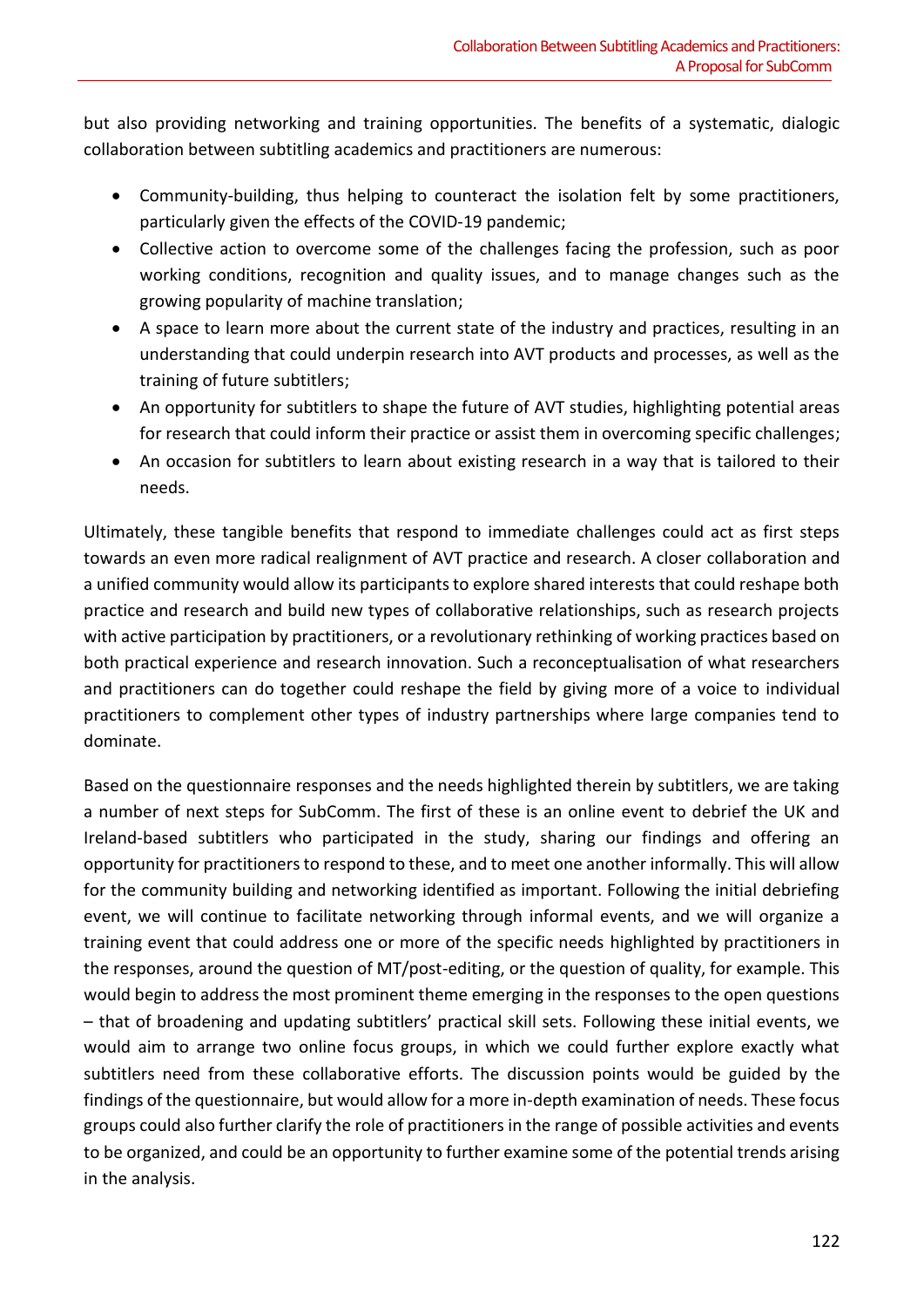This is the beginning of what we hope will become an ongoing collaboration between academics and practitioners that would be broad in scope, encompassing academics and practitioners working in a range of contexts. These activities will be supplemented by the creation of a platform designed specifically for the sharing of ideas between academics and practitioners; the first step is a website with space for blog posts covering a range of topics, and discussion spaces to allow for ongoing interaction.<sup>5</sup> The latter could also offer a space for discussing translation dilemmas and informing academia – two other areas of interest that arose in the subtitlers' responses. In this way, SubComm would allow for community-building and collaboration, for the sharing of academic findings and other information that could enhance the status and recognition of subtitlers, whilst also offering opportunities for academics and subtitler trainers to learn more about the professional realities. At the same time as we implement this initiative, it seems important that we establish clear objectives and intended outcomes for specific events. We are dealing with a heterogeneous group of participants (from languages, to experience, to clients), which could present its challenges. Nevertheless, the responses to the questionnaire discussed in this article suggest a significant amount of agreement among subtitlers regarding their needs, and a clear interest in collaboration with academics and other practitioners.

#### **References**

- Abdallah, K. (2011). Quality problems in AVT production networks: Reconstructing an actor-network in the subtitling industry. In A. Şerban, A. Matamala, & J.-M. Lavaur (Eds.), *Audiovisual translation in close-up: Practical and theoretical approaches* (pp. 173–186). Peter Lang.
- Abdallah, K. (2012). *Translators in production networks: Reflections on agency, quality and ethics* [Doctoral dissertation, University of Eastern Finland]. Publications of the University of Eastern Finland.<http://urn.fi/URN:ISBN:978-952-61-0609-0>
- Angelone, E., Ehrensberger-Dow, M., & Massey, G. (2016). Cognitive processes. In C. V. Angelelli & B. J. Baer (Eds.), *Researching translation and interpreting* (pp. 43–57). Routledge.
- AVTEurope. (2021). *Who we are*. AVTEurope. <http://avteurope.eu/sample-page/who-we-are/>
- Beuchert, K. (2017). *The web of subtitling: A subtitling process model based on a mixed methods study of the Danish subtitling industry and the subtitling processes of five Danish subtitlers* [Doctoral dissertation, Aarhus University].

[https://pure.au.dk/portal/files/119118393/PhD\\_KathrineBeuchert.pdf](https://pure.au.dk/portal/files/119118393/PhD_KathrineBeuchert.pdf) 

- Chaume, F. (2018). An overview of audiovisual translation: Four methodological turns in a mature discipline. *Journal of Audiovisual Translation, 1*(1), 40–63. <https://doi.org/10.47476/jat.v1i1.43>
- Chesterman, A. (2009). The name and nature of translator studies. *HERMES Journal of Language and Communication in Business, 22*(42), 13–22.<https://doi.org/10.7146/hjlcb.v22i42.96844>
- Díaz-Cintas, J. (2020). Audiovisual translation. In E. Angelone, M. Ehrensberger-Dow, & G. Massey (Eds.), *The Bloomsbury companion to language industry studies* (pp. 209–230). Bloomsbury.
- Díaz-Cintas, J., & Remael, A. (2021). *Subtitling: Concepts and practices*. Routledge.

<sup>5</sup> <https://subcomm.co.uk/>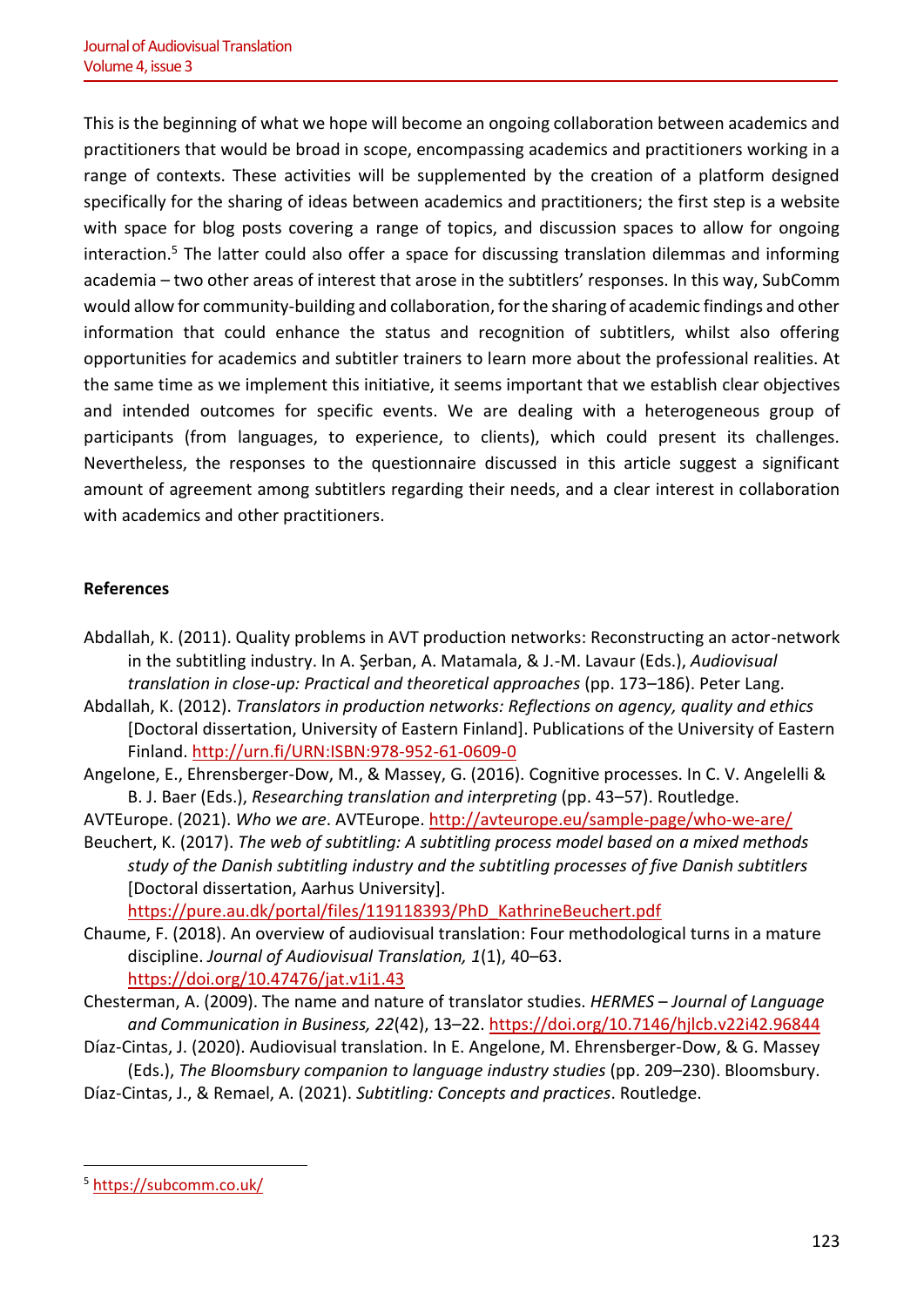- Hekkanen, R. (2007). The role of ethics in translation and in translation studies research. *Across Languages and Cultures, 8*(2), 231–247[. https://doi.org/10.1556/Acr.8.2007.2.5](https://doi.org/10.1556/Acr.8.2007.2.5)
- Hubscher-Davidson, S. (2020). The psychology of sustainability and psychological capital: New lenses to examine well-being in the translation profession. *European Journal of Sustainable Development Research, 4*(4), em0127.<https://doi.org/10.29333/ejosdr/7901>
- Hvelplund, K. T. (2017). Eye tracking and the process of dubbing translation. In J. Díaz-Cintas & K. Nikolić (Eds.), *Fast-forwarding with audiovisual translation* (pp. 110–125). Multilingual Matters.
- ILSA. *Interlingual Live Subtitling for Access*. <http://ka2-ilsa.webs.uvigo.es/>
- Jankowska, A. (2012). 'I do what I like, and I don't have to go to work every day': The status quo of audiovisual translation in Poland. In S. Bruti & E. Di Giovanni (Eds.), *Audiovisual translation across Europe: An ever-changing landscape* (pp. 35–58). Peter Lang.
- Katan, D. (2009). Translation theory and professional practice: A global survey of the great divide. *HERMES – Journal of Language and Communication in Business, 22*(42), 111–153. <https://doi.org/10.7146/hjlcb.v22i42.96849>
- Koskinen, K. (2010). What matters to translation studies? On the role of public translation studies. In D. Gile, G. Hansen, & N. K. Pokorn (Eds.), *Why translation studies matters* (pp. 15–26). John Benjamins.
- Koskinen, K. (2012). Public translation studies in the classroom. *The Interpreter and Translator Trainer, 6*(1), 1–20.<https://doi.org/10.1080/13556509.2012.10798827>
- Kuo, A. S. (2015). Professional realities of the subtitling industry: The subtitlers' perspective. In R. Baños Piñero & J. Díaz-Cintas (Eds.), *Audiovisual translation in a global context: Mapping an ever-changing landscape* (pp. 163–191). Palgrave Macmillan.
- Landes, D. (2021, February 14). *Machine translation and the state of the translation industry*. Trans. Jen Metcalf. AVTEurope[. http://avteurope.eu/2021/02/14/machine-translation-and-the](http://avteurope.eu/2021/02/14/machine-translation-and-the-state-of-the-translation-industry/)[state-of-the-translation-industry/](http://avteurope.eu/2021/02/14/machine-translation-and-the-state-of-the-translation-industry/)
- Orrego-Carmona, D., Dutka, Ł., & Szarkowska, A. (2018). Using translation process research to explore the creation of subtitles: An eye-tracking study comparing professional and trainee subtitlers. *The Journal of Specialised Translation,* 30, 150–180. [https://www.jostrans.org/issue30/art\\_orrego-carmona\\_et\\_al.pdf](https://www.jostrans.org/issue30/art_orrego-carmona_et_al.pdf)
- Pym, A. (2014). Translator associations from gatekeepers to communities. *Target, 26*(3), 466–491. <https://doi.org/10.1075/target.26.3.06pym>
- Saldanha, G., & O'Brien, S. (2014). *Research methodologies in translation studies*. Routledge.
- Sela-Sheffy, R. (2016). Profession, identity, and status. In C. V. Angelelli & B. J. Baer (Eds.), *Researching translation and interpreting* (pp. 131–145). Routledge.
- Silvester, H. (2021). Working conditions and collaborative practices in the translation of French film: Subtitling *banlieue* cinema. *Perspectives*: *Studies in Translation Theory and Practice.* <https://doi.org/10.1080/0907676X.2021.1903517>
- Subtle. (2007a). *About us*. Subtitlers.org.uk.

[http://www.subtitlers.org.uk/ajax.php?modulo=paginas&accion=sitio\\_ver&idpaginas=1](http://www.subtitlers.org.uk/ajax.php?modulo=paginas&accion=sitio_ver&idpaginas=1) Subtle. (2007b). *Manifesto*. Subtitlers.org.uk.

- http://www.subtitlers.org.uk/ajax.php?modulo=paginas&accion=sitio\_ver&idpaginas=3
- Sun, S. (2016). Survey-based studies. In C. V. Angelelli & B. J. Baer (Eds.), *Researching translation and interpreting* (pp. 269–279). Routledge.